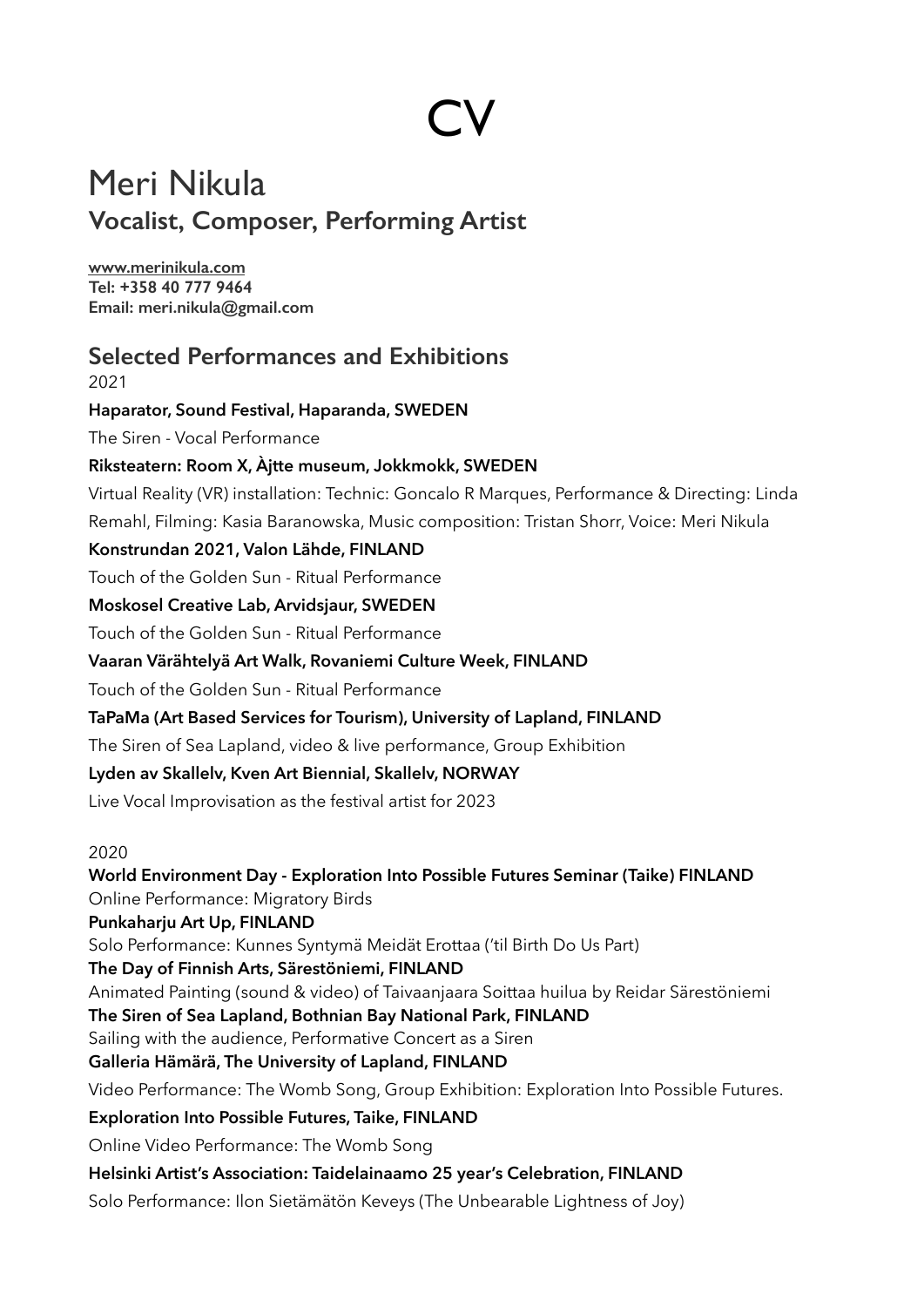#### 2019

**European Festival of the Night, Korpilombolo, SWEDEN**  Breathing Earth, solo performance **Days of Sweden, Cultural Palace, Murmansk, RUSSIA** Breathing Earth, solo performance and Solo Vocal Performance **Veden Muisti, Exhibition of Paula Suominen, Galleria Napa, Rovaniemi, FINLAND** 'Vereni Muisti' (Memory of my Blood) Solo Performance for the opening **Arte & Bienestar, Instit. Iberoamericano De Finlandia, Madrid, SPAIN** Solo Vocal Performance **Maan Hengitys, Korundi, Rovaniemen Taidemuseo, Rovaniemi, FINLAND**  Solo Performance at Kaija Kiuru's Exhibition **Kumma Puutarha, Environmental Art Exhibition, Rovaniemi, FINLAND** 'Juurilla' solo performance at the opening of the exhibition **Vaattunkikönkään Kulttuurin Kinttupolku, Art Walk, Rovaniemi, FINLAND** 'Spirit of the River' solo performance by the water in nature **Precious Balance Walk, Malmö, SWEDEN** Performance film shoot with an international team for an Art Film **Päiväntanssit XVIII, Kokko 1721, Kangasniemi, FINLAND** Breathing Earth, solo performance (premiere) **The Spirit of Winter, Haparanda/Tornio, SWEDEN/FINLAND** Solo performance for the New Year's Celebration on the border for 5000 guests 2018 **Kveenit - Kainulaisten Jäljilä, Gallery Jieris, Muonio, FINLAND** Sound installation for a group exhibition. **Luonnollisesti - Naturally, Gallery Pentik, Posio, FINLAND** Opening performance Juurilla for an exhibition by Lapin Taiteilijaseura **Iroiro-Ii, Aine Art Museum, Tornio FINLAND** Outdoors performance for children with Titta Court (dance) for BorderPride 2018 **Spirit of the River, Kukkolaforsen, SWEDEN** Performance for100 traditional fishermen and women from around the world **Oranki Konkarit, Willa Korva, Kolari, FINLAND**

Opening performance for an exhibition.

**KVEN Connection, Arktikum, Rovaniemi, FINLAND & Varangermuseum, NORWAY** Group exhibition: sound installation.

**Art Ii Biennial, States of Matter, Ii, FINLAND**

Bottled Water Exports: 9 participatory artistic acts with Ignacio Perez Perez (Venezuela) **Exhibition with Gallery Syster (Luleå, Sweden) in GlogauAIR, Berlin, GERMANY** Solo performance Whipped (s)Cream by Meri Nikula, Costume: Hanna Kanto **TALKING NYMPHS at Lofoten Islands, NORWAY**

Solo concert with a natural echo of the mountains. Organiser: Ny Musikk Nordland.

# 2017

**Den Mystiska Kvinnan, Haparanda, SWEDEN** 

Artistic director for a project: Finland 100 years, with the art & design students from Svefi.

# **The Museum of Torne Valley, Tornio, FINLAND**

Solo Vocals for a video at the Opening Ceremony to Celebrate Finland, 100 Years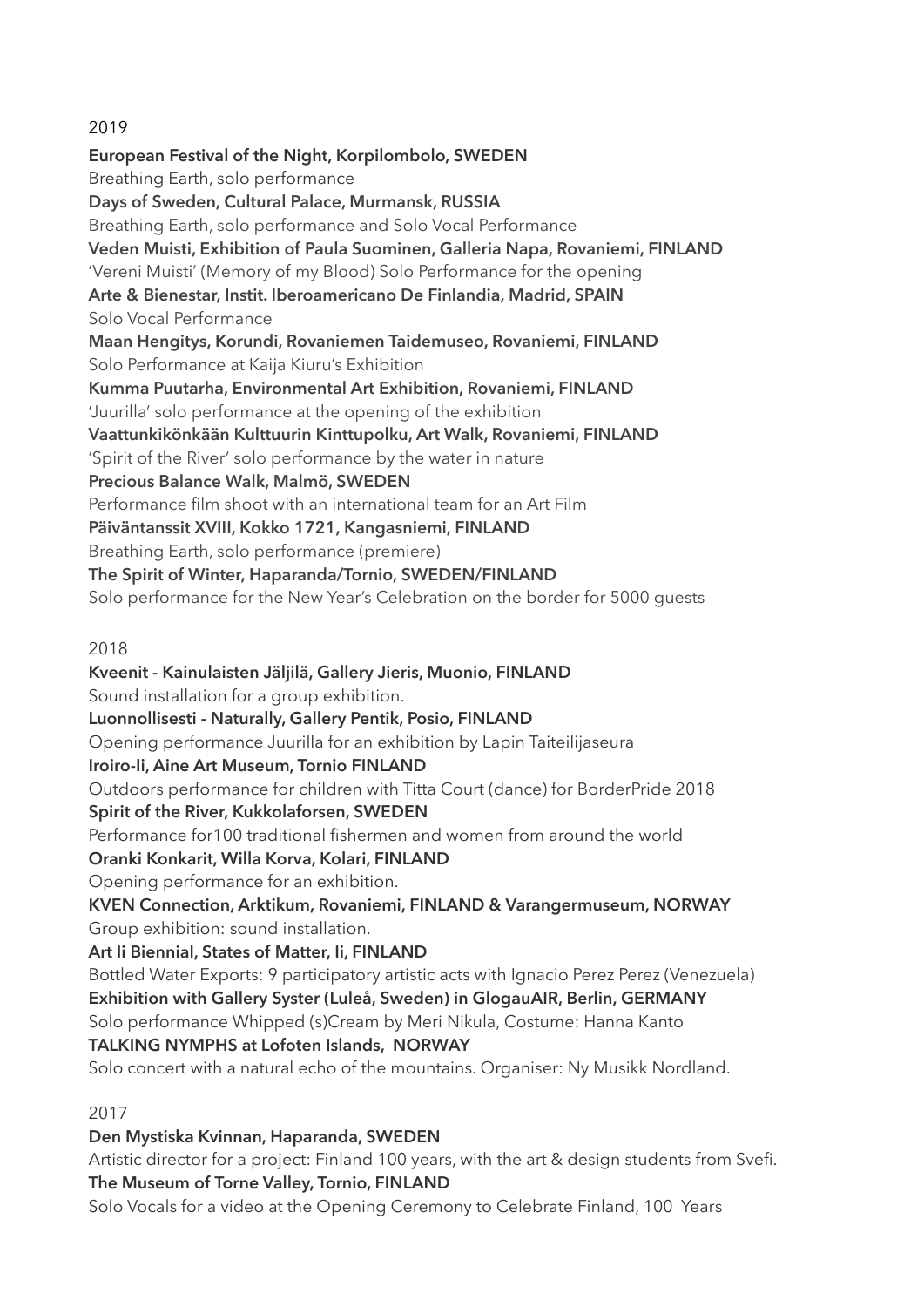**Opening Performance at Västerbottens Museum, Umeå, SWEDEN** Solo performance with kantele and giant birds nest **Opening Performance at Art Gallery Kakslauttanen, Saariselkä, FINLAND** Solo performance Louhetar inspired by Kalevala, sculptural dress by Essi Korva. **Täydenkuun Konsertti, Viiankiaapa Nature Reserve, Sodankylä, FINLAND**  Outdoors Solo Concert in the Full Moon **Kven Connection, Ruija Kvenmuseum, Vadsø, NORWAY**  Exhibition: sound installation & opening performance. **Raga and the Voices of the Northern Lights, Pardes Hannah, ISRAEL** Concert with Israeli musicians: Ofra Avni bansuri flute, Ram Hadar, tabla and Itzik Yona, guitar **Arctic Waters - Lapin Keskussairaala, Rovaniemi, FINLAND** 'Vellamon Ilmestys' performance. Costume: Essi Korva. Opening of a mural by Paula Suominen **Ars Kärsämäki - Summer Exhibition, Kärsämäki, FINLAND** 'Vellamon Ilmestys' performance. Costume: Essi Korva & Sound/Photo Installation **CROWMAN- Spring Dance Festival Tour in Wuxi, Nanjing & Shangzhuo, CHINA** Music for a dance piece by Groundbreakers, The Netherlands & Wuxi Dance Company **Kalevala Absurdic - Galleria Jala, Haparanda, SWEDEN** Sculptural Performance by Essi Korva, Hanna Kanto & Meri Nikula

#### 2016

**DanseFestival Barents, Hammerfest, NORWAY** Performance: Domestrix & Solo Concert: Vocal Mosaic **ÄÄNIÄ MUUALTA - Nordic Soundscapes, Oulu, FINLAND** Solo Concert and a Seminar Presentation (Global World Music) **Vocal Mosaic, Casa Lucia, Corfu, GREECE** Solo Outdoors Concert **Meditative Concert, Kalari 7, Paris, FRANCE** Vocal Healing Journey **'Risulinnun Siiven Alla', Muonio Library, Muonio, FINLAND** Solo Performance based on the twig art by Anita Silenius **Beam of Light, Oulu Museum of Art (OMA), Oulu, FINLAND** 'Cosmic Radio' solo vocal performance at the opening of Hanna Kanto's Exhibition **LYDRØRT, Lofoten, NORWAY**  Solo Concert, 'Vocal Mosaic' **WORM, Rotterdam, THE NETHERLANDS** Solo Performance, 'Survival of the Fittest' **ZONDER STROOM, (by Extrapool) De Kleine Wiel, Nijmegen, THE NETHERLANDS** Solo Acoustic Concert

2015

**DanseFestival Barents, Hammerfest, NORWAY** Solo Performance 'Survival of the Fittest' **Alla Breve, Radio France, Paris, FRANCE** Radio performance of a collaboration between Diego Losa (GRM) and Meri Nikula **KalottJazz&Blues Exhibition, Aineen Taidemuseo, Tornio, FINLAND** Solo Vocal Performance at opening of the exhibition by Hanna Kanto & Essi Korva **Esitystaiteen Markkinat, Zodiak, Helsinki, FINLAND**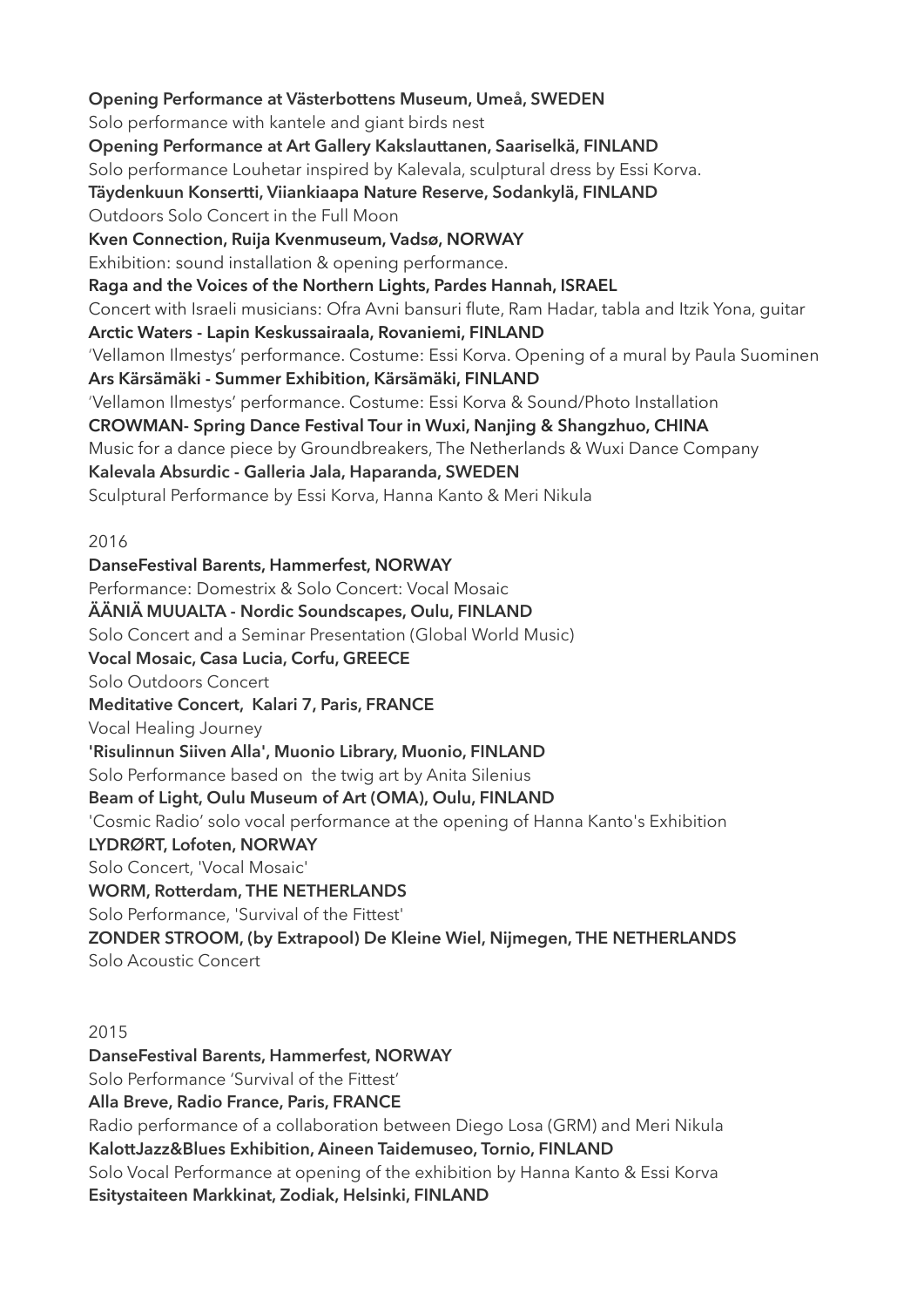Performance Festival, Solo Performance 'Survival of the Fittest'

2014

**Global Container at Sleeping Beauty Castle, Tallinn, ESTONIA** Performance Festival, Solo Performance 'Survival of the Fittest' **Tableaux Intérieurs, Galerie Andiamo, Marseille, FRANCE** Event with Léa Canu Ginoux (dance/choreography) & Meri Nikula (voice/performance) **The Birth of my Daughter, Hammerfest, NORWAY**  (MATERNITY LEAVE) 2013 **URPLEX at European Festival of the Night, Korpilombolo, SWEDEN** Icy Outdoors Concert with Lisa Stenberg (live electronics), Meri Nikula (voice & video) **URPLEX at Arctic Studios, Kautokeino, NORWAY** Icy Outdoors Concert with Lisa Stenberg (live electronics), Meri Nikula (voice & video) **Dimanche Rouge, Performance Festival, Helsinki, FINLAND** Solo Performance 'Survival of the Fittest' at Kauppakeskus Kamppi & Helsinki City Art Museum **Duo Soirée at Divine Madness, Marseille, FRANCE** Vocal improvisation with the 'Ritual' by Léa Canu Ginoux (dance), Solo performance RED **Esitystaiteen Markkinat, Zodiak (Kaapelitehdas) Helsinki, FINLAND** Solo Performance RED **IKRA Dance and Performance Art Festival, Haparanda/Tornio, SWEDEN/FINLAND** Solo Performance: Survival of the Fittest **HAPARATOR Electronic Music Festival, Haparanda, SWEDEN** URPLEX for voice, video, live electronics and ice in collaboration with Lisa Stenberg **SCH (Sleeper Hallucination Camping), FLOAT, Osaka, JAPAN** Online Live Performance with Video - with Trever Hagen (trumpet) **Lagrotta, Haparanda, Sweden** Vocal Mosaic - Solo Concert **Urban Primitives, URBANGUILD, Kyoto, JAPAN** Dance & Performance event **Miniatures vol. 20, MIIT House, Osaka, JAPAN** Sound & Performance event **Song x Voice, Kissa Sakaiki, Tokyo, JAPAN** Concert with Pearl Alexander (double bass) & Workshop (Voicing Your Body) **Unmonumental, Studio Kura, Fukuoka, JAPAN** Vocal Mosaic at an opening exhibition of Christopher Jones **Improvised Music, Cafe Muriwui, Tokyo, JAPAN** Morishige Yasumune (cello) Scott Jordan & Ryo Nakamura (koto), Meri Nikula (voice) 2012

**'SkinIce' - Performance with frozen clothes, Haparanda/Tornio, SWEDEN/FINLAND** New Year's event with Titta Court, Lisa Stenberg, Eric Mutel, Marju Matsin & Meri Nikula **'Dimanche Rouge' -Performance Festival, Tallinn, ESTONIA** Solo Performance RED at Cultural Factory Polymer and KUMU Art Museum **Arctic Studios Kulturscene, Kautokeino, NORWAY** Two solo performances (voice, movement & video): RED & I Eye I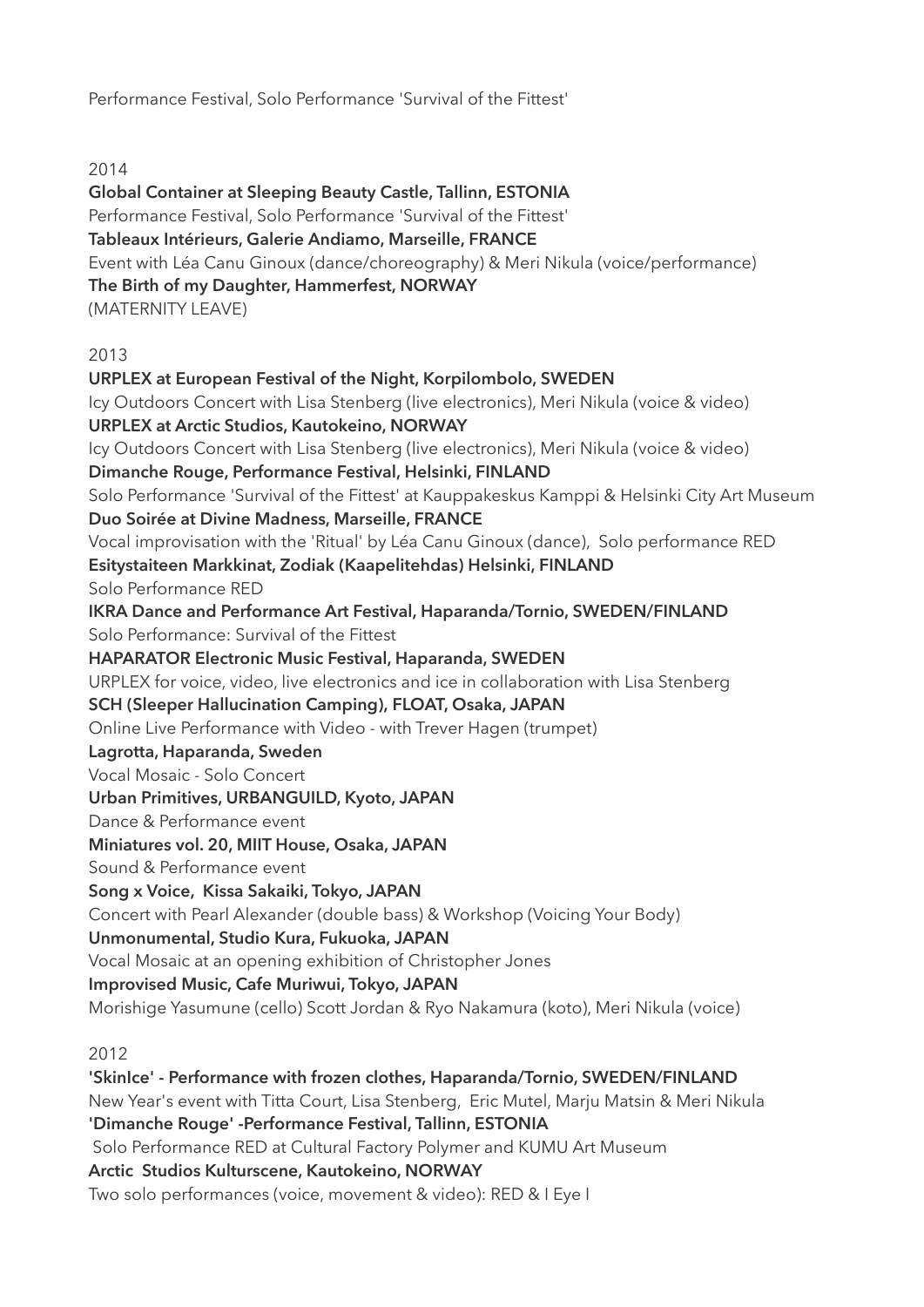#### **'Into The Great Wide Open' -Festival, Vlieland, THE NETHERLANDS**

- Project Musicaerial, an inter-disciplinary project for kites, sensors, sound & performance **Gaudeamus Muziekweek, Utrecht, THE NETHERLANDS**

- Project Musicaerial, an inter-disciplinary project for kites, sensors, sound & performance **Sami Eastern Festival, Kautokeino, NORWAY**

'World Of Voices' Concert: Meri Nikula (vocal solo) and Niko Valkeapää (voice) & Per Willy Aaserud (Trumpet & Electronics)

**AbstrActions, Performance Event, Lagrotta, Haparanda, SWEDEN/**

Yessiqa Lövbrand (dance), Lisa Stenberg (sound) & Meri Nikula (voice & performance) **The Vondelbunker, Amsterdam, THE NETHERLANDS**

Evening of poetry, performances, installation art and music. Meri Nikula (vocal solo)

**HARU by Hija Bastarda, Closing Party at Tokyo Wonder Site ,Hongo, JAPAN**

Live Video Installation & Voice

**Jazz Spot Candy, Chiba, JAPAN**

Astral Fruits Live: Josh Hume (self-made instruments) & Meri Nikula (voice)

**Time After Time, Tokyo (Hirai), JAPAN**

Vocal Duos: William Kotaro Tokuhisa & Meri Nikula

**Midsummer Night's Dream, HIGHTI, Tokyo, JAPAN**

Nobunaga Ken (percussion), Chie Mukai (er-hu, voice, dance), Ryo (koto), Takeshi (psaltery), Josh (self-made instruments), Rarufu (jew's harp), Meri (voice)

# **Velvet Moon, Performance Night, Urbanguild, Kyoto, JAPAN**

Solo Vocal Performance

#### 2011

**IKRA Dance and Performance Art Festival, Haparanda/Tornio, SWEDEN/FINLAND** Two Solo Performances (voice, movement & video): I Eye I and RED **Solo Soiree, Canal Danse, Paris, FRANCE** Two Solo Performances (voice, movement & video): I Eye I and RED **Urbanguild, Kyoto, JAPAN** Sound & Movement Event, Solo RED **Common Cafe, Osaka, JAPAN** Sound & Movement Event, Solo RED **W x W x W, LoopLine, Tokyo, JAPAN** Sound & Movement Event with Mingo Kazumi and Yangjah **Experimental Sound, Art & Performance Festival, Tokyo Wonder Site, JAPAN** Award Winner's Performance, TRILOGY: Human Conditions In The Flesh I Reside (video presentation), I Eye I / ai ai ai / 愛愛愛' and RED

# **Teaching**

2009 - ongoing '**Voicing Your Body' - Workshops for Voice & Movement Awareness and Improvisation** 

# **Artistic Education**

2003-2007 **Bachelor of Arts**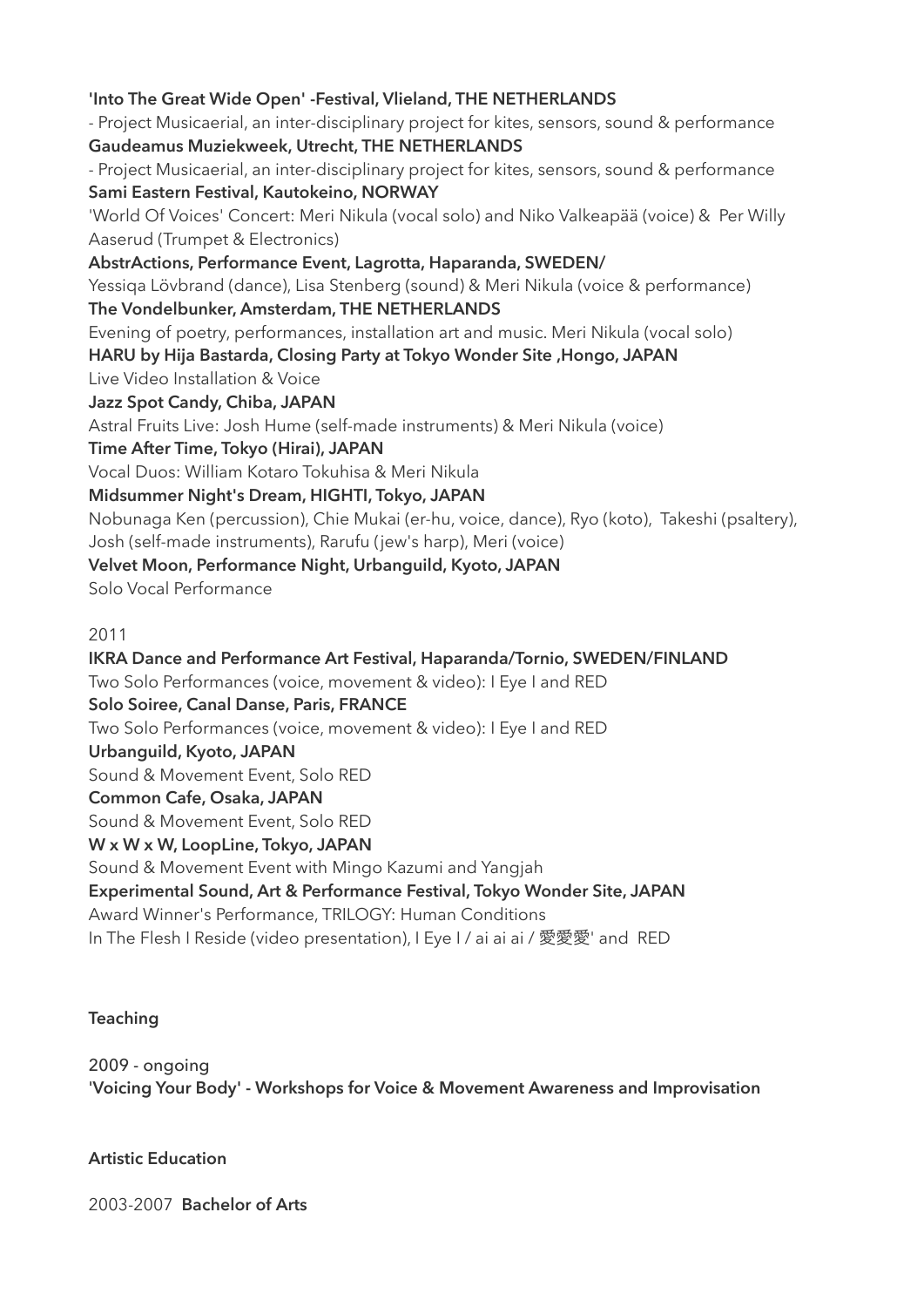#### **Royal Academy of Arts & Royal Conservatory of Den Haag, The Netherlands**

Interfaculty Sound and Image/Art Science

2006-2007 **Tokyo Zokei University, Tokyo, Japan** Media Design / free curriculum / exchange student

2001-2003 **Rotterdam's Conservatory, Rotterdam The Netherlands** Jazz Vocals, minor in Indian Classical Music and Brazilian Music

2000-2001 **Helsinki University, Finland** Ethnomusicology

1999-2001 **Jazz and World Music, Sibelius Academy (the 'free' academy), Helsinki Finland**

1999 (Spring) **Odehe Center, Accra, Ghana West-Africa** Ghanian Music (drumming, dancing and singing)

1998 (Autumn) **Oriveden Opisto, Orivesi Finland** Jazz, Classical, Brazilian, Balkan and other World Musics on Voice and Flute

1997-1998 **Voss Folkehøyskole, Voss Norway** Jazz and Norwegian Folk Music

**Residencies**

2016 **Kven Connection, Vadsø, NORWAY** 

2013 **WEAVE Arts Residency, Brussels, BELGIUM**

2010 **New Art Contact, HIAP, Suomenlinna, Helsinki, Finland Creator in Residence, Tokyo Wonder Site, Japan**

2009 **Artist in Residence, AIT (Arts Initiative Tokyo), Japan**